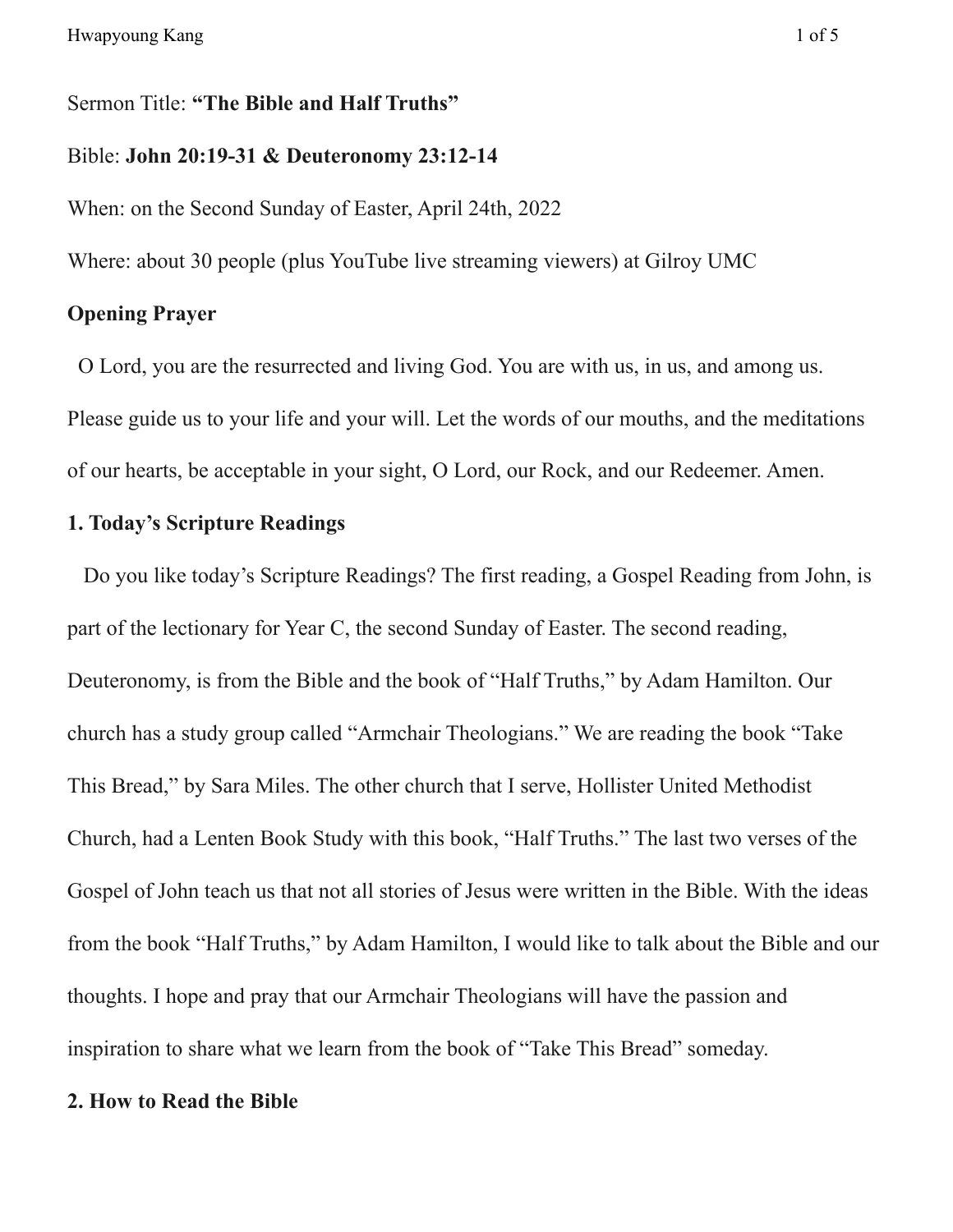When we read the second reading from Deuteronomy, what do you think of it? Wow, the Bible tells us where the bathroom should be located in the church, not inside, but outside! So, we should have only outside bathrooms, right? No. But, believe it or not, in the 1880s, where the bathroom should be located was debatable at the church. At that time, indoor plumbing started to be widely used. So many congregations started to discuss indoor bathrooms. But many preachers, based on today's Deuteronomy Chapter 23, explained that church bathrooms should be outside and that God was against indoor plumbing. Does this make sense to us? No. Thus, when we read the Bible, we need to look at ourselves, at where we are, as well as the scripture's text and its context.

Here are some other examples that do not make sense to us, if we try to follow them today. "Don't wear blended fabrics or sow two different seeds in your fields." (Leviticus 19:19) "Eliminate pork and shrimp from your diet." (Leviticus 11:7-12) "For men, don't trim the edges of your beard." (Leviticus 19:27) Did you know that these are in the Bible? As a result, do we need to follow them today?

How about this? "Let a woman learn in silence with full submission. I permit no woman to teach or to have authority over a man; she is to keep silent." (1 Timothy 2:11-12) Unfortunately, some churches still do not allow female pastors or female leadership. How about this? "That slave who knew what his master wanted, but did not prepare himself or do what was wanted, will receive a severe beating." (Luke 12:47) Does this mean that slavery is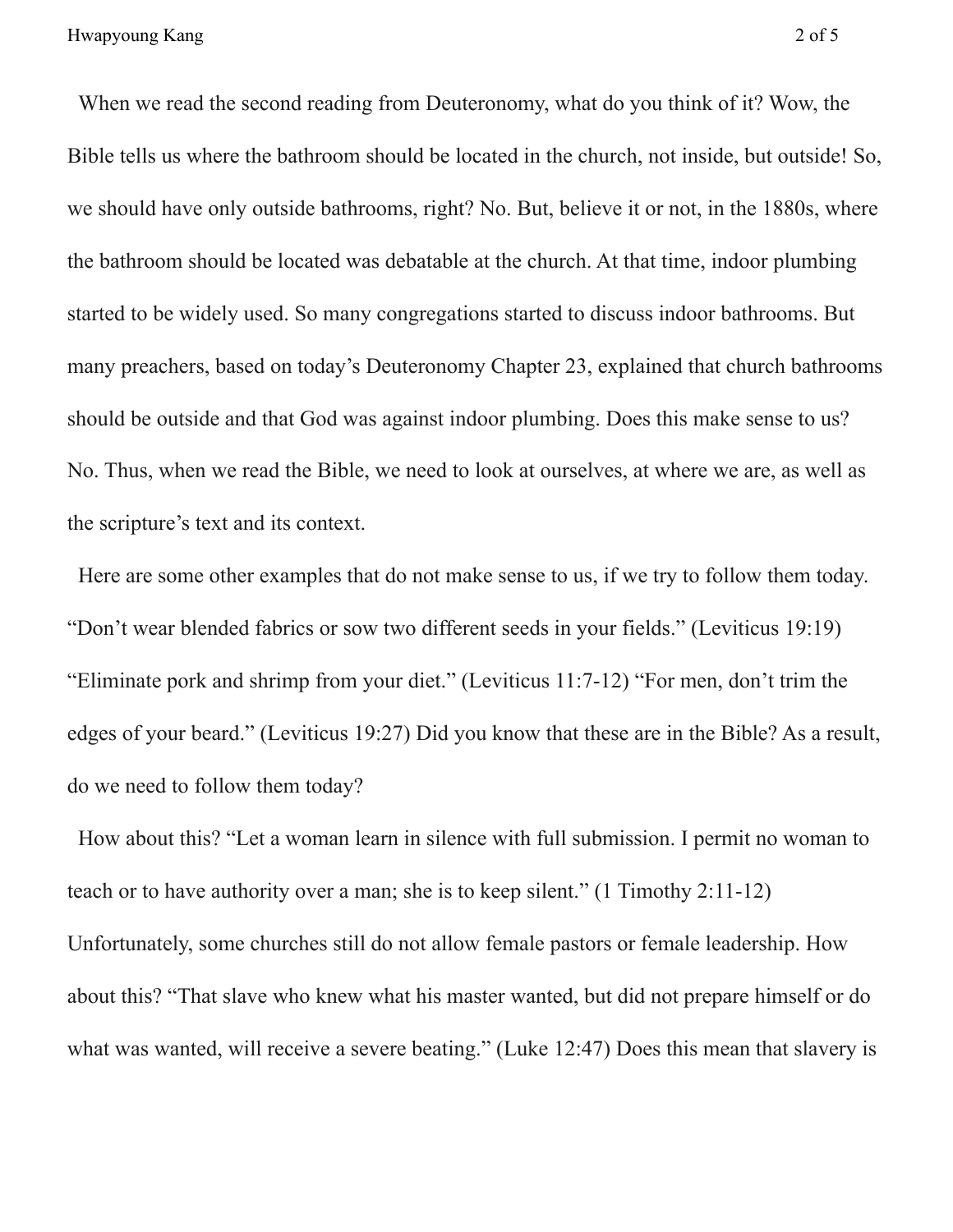acceptable and allowed? Unfortunately, we have painful and shameful aspects that are hard to accept in our history of allowing slavery in the United Methodist Church.

When we read the Bible, we need to think of not only the Scripture itself, but also its context. Furthermore, we need to think of who we are and where we are, because our God is the living God, and because this living God still speaks to us.

## **3. Some Half Truths**

Have you heard the saying: "God helps those who help themselves"? Is it in the Ten Commandments? Yes or No? Or is it in the Bible? Yes or No? It is neither in the Ten Commandments nor in the Bible. The idea of "God helps those who help themselves" could be in the Bible. But it is a half truth, because God helps those who cannot help themselves. The Bible teaches us to take care of the orphan, the widow, and the foreigner. There is no question of whether to help those who are in need. That's why I believe that we need to help the Ukrainian refugees and our Tongan sisters and brothers, as well as the homeless through a safe parking program and St. Joseph's. What we need is to discuss how to help them. Even when we cannot help ourselves, God will take care of us. Because we are the body of Jesus Christ, when our church members are sick, we pray for them and help them with food or rides, and more. Thus, "God helps those who help themselves" could be a truth, but it is not the whole truth.

How about "Love the Sinner, Hate the Sin"? Is it in the Bible? Yes or No? Did Jesus tell us to love the sinner? Yes or No? No, Jesus did not tell us to love the sinner. What Jesus told us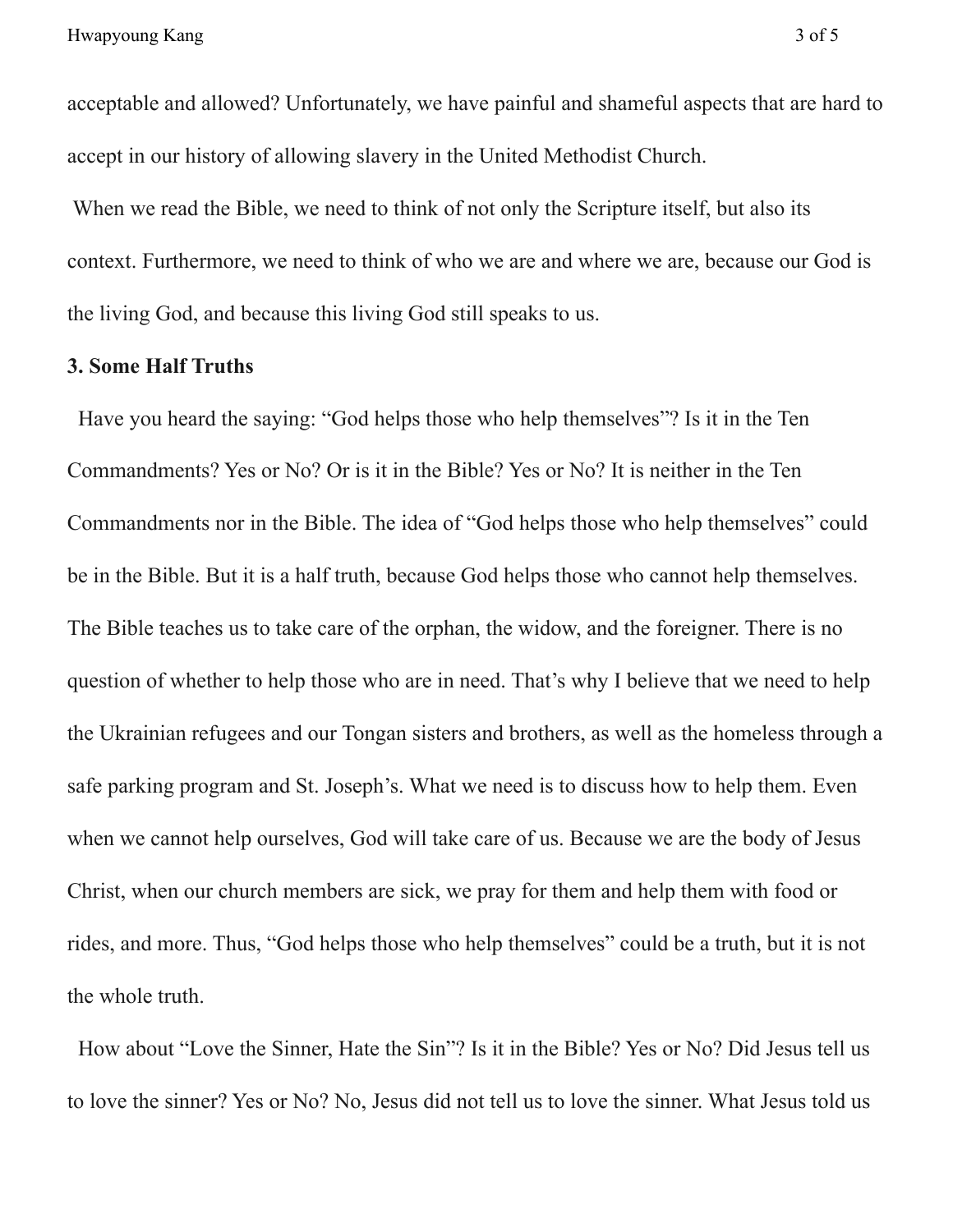is to love our neighbors and our enemies. This made me think a lot and look at myself, because there is a danger in "Love the Sinner, Hate the Sin." According to the author, it is a danger of pride. When we love the sinner, in our mind, we might say "You are a sinner, but I graciously choose to love you anyway." Can you see the pride? "I will love you despite the fact that you are a sinner." Can you see the pride? I need to confess that I have pride. Because of this danger of pride, I believe that Jesus told us to love our neighbors, who can be our enemies. I am just a human being, I cannot be in a position of God. Perhaps, I can "Love my neighbor despite the fact that I am a sinner." What can you see here? I can see not pride, but grace.

There is also a danger of hating the sin. That's because what Jesus was more interested in was not talking about our sin, but God's forgiveness. The Bible taught us not to hate the sin, but to hate the evil. Rather than talking about the sin in someone else's life, what the Bible taught us is to hate the evil that tempts us.

It is still difficult for me to love my neighbors and my enemies. But I try to rely on grace not on pride day by day. I try to look at God's forgiveness rather than the sin. That's because I also need God's forgiveness and God's grace.

## **4. The Resurrected and Living Jesus!**

In today's Gospel Reading from John, the resurrected Jesus came to the Doubting Thomas. Because of the Doubting Thomas, Jesus came to the disciples again. Sometimes we can doubt. Sometimes we can misunderstand. But no worries. As Jesus came to Thomas, our